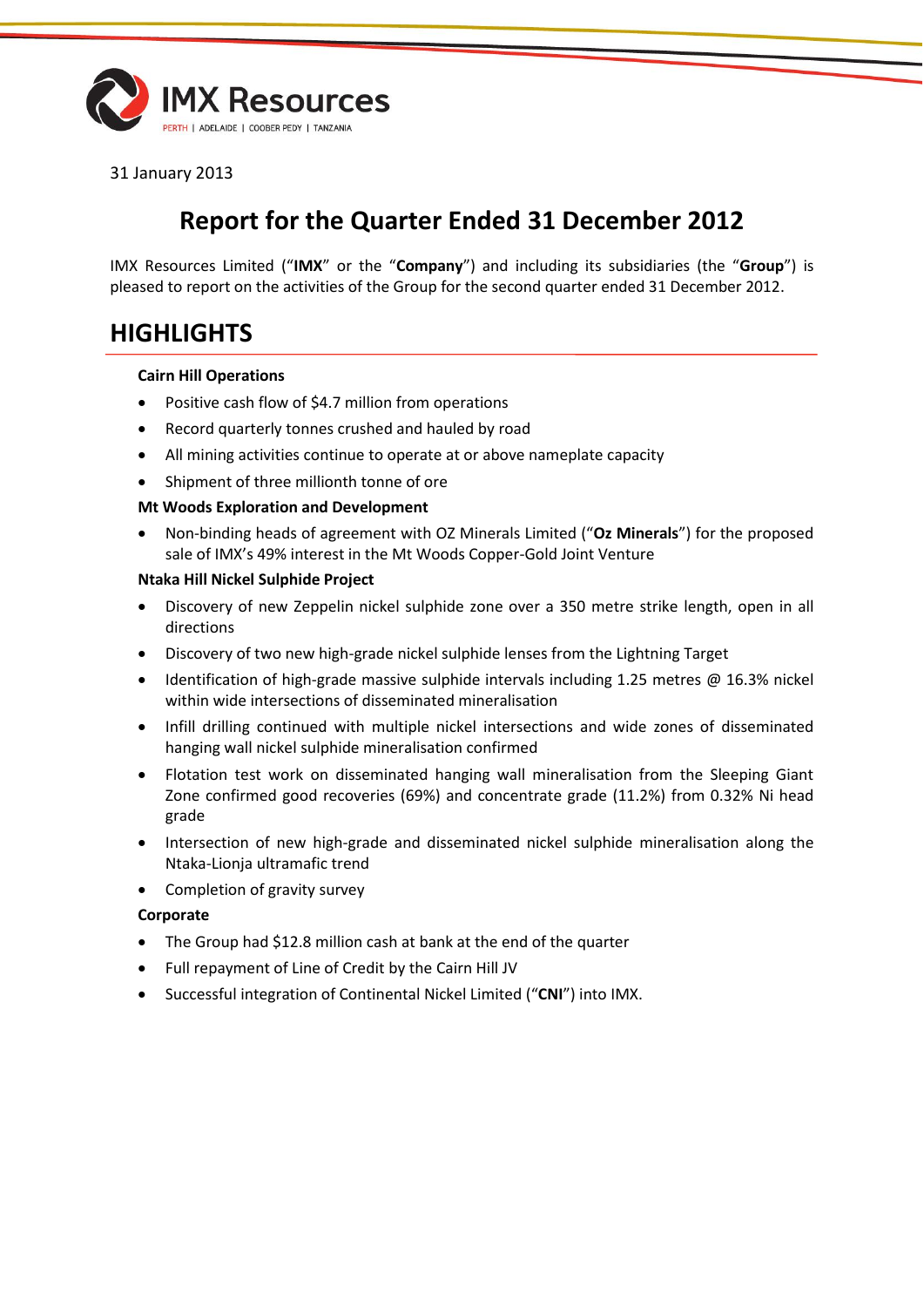# **OPERATIONS**

# **Cairn Hill JV (IMX – 51%)**

Summary information on production and shipments for the quarter is shown in Table 1 (figures represent the full (100%) results of the Cairn Hill JV).

|                       | <b>December</b><br>Quarter<br>2012 | September<br>Quarter<br>2012 | <b>Full Year to</b><br>Date | <b>Comparison with</b><br><b>Previous Quarter</b> |
|-----------------------|------------------------------------|------------------------------|-----------------------------|---------------------------------------------------|
| Waste removed (BCM)   | 375,520                            | 653,990                      | 1,029,510                   | (42.6%)                                           |
| Waste and Ore (BCM)   | 477,237                            | 761,188                      | 1,238,425                   | (37.3%)                                           |
| Ore Mined (tonnes)    | 437,382                            | 460,952                      | 898,334                     | (5.1%)                                            |
| Ore Crushed (tonnes)  | 484,293                            | 428,184                      | 912,477                     | 13.1%                                             |
| Road Haulage (tonnes) | 481,818                            | 449.994                      | 931,812                     | 7.1%                                              |
| Rail Haulage (tonnes) | 422.601                            | 454,115                      | 876,716                     | (6.9%)                                            |
| Shipped (tonnes)      | 388,570                            | 455,471                      | 844,041                     | (14.7%)                                           |

**Table 1. Cairn Hill JV: Production and shipment performance for the December quarter 2012**

#### *Operations*

The Total Recordable Injury Frequency Rate increased to 4.82 during the quarter (September 2012 quarter: 2.28). This was a disappointing outcome and the Company continues to work with its contractors to drive improved safety performance.

Mining activity concentrated on Pit 1, where activities included recommencement of mining in the western cutback. Total volumes mined were in line with the mine schedule.

For the remainder of the financial year, the mine plan is expected to continue to focus on developing Pit 1 at the current rate of mining activity. Pre-stripping activities in Pit 2 were again kept to a minimum without impacting upon ore mining or shipping rates.

Road-trains with an additional 50 tonnes capacity were commissioned, which is expected to reduce transport costs.

CIF costs averaged A\$99 per tonne (equivalent to A\$83 per tonne on a FOB basis). These costs were slightly above forecast due to haul road maintenance planned for the first quarter 2013 being brought forward to November 2012. FOB costs for the second half of the financial year are forecast to be approximately A\$80 per tonne.

A total of five vessels were loaded during the quarter, one less than scheduled, with average cargo size for the quarter of 77,640 wet metal tonnes (wmt) (September quarter 2012: 75,912 wmt) exceeding the target of 75,000 wmt. The reduction in shipped tonnes was due to reduced rail service capacity arising from unplanned locomotive maintenance, which resulted in approximately 26,500 tonnes of rail capacity being unavailable during the quarter. This resulted in the shipping schedule moving out by approximately two weeks during the quarter, a situation that is planned to be progressively retrieved during the remainder of the financial year.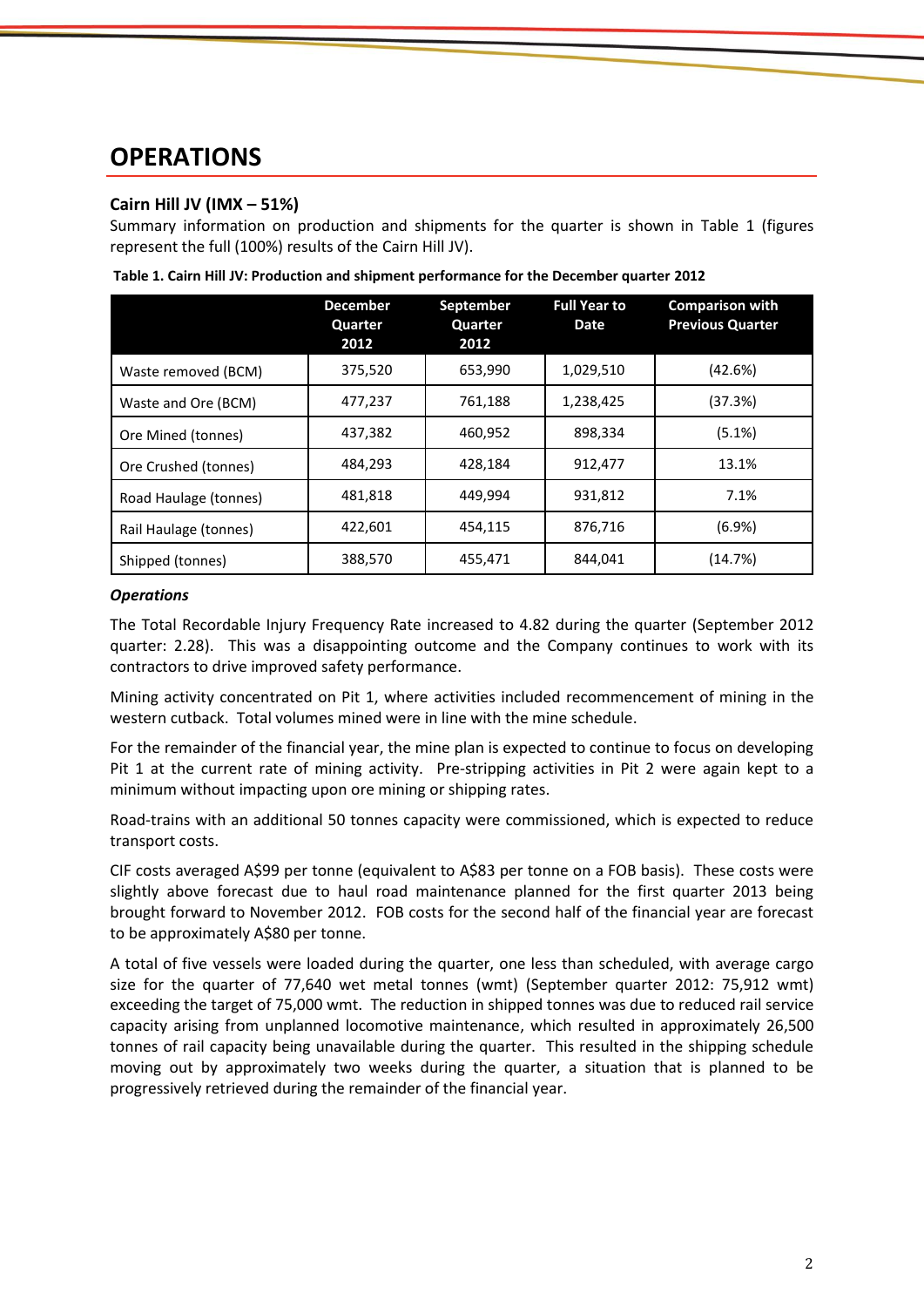#### *Stockpiles*

At the end of the quarter, ore stockpiles carried a total value of approximately \$17.0 million (30 September 2012: \$11.6 million), the breakdown of the stockpiles' locations as shown in Table 2. The increase in stockpile value was as a direct result of the rail capacity issues noted above.

| Table 2. Ore stockpiles at 31 December 2012 |  |
|---------------------------------------------|--|
|---------------------------------------------|--|

|                    | <b>Pre-Crusher</b> | <b>Post Crusher</b> | <b>Rankin Dam</b> | <b>Port Adelaide</b> |
|--------------------|--------------------|---------------------|-------------------|----------------------|
| Stockpile (tonnes) | 101.463            | 43.550              | 136.349           | 59.037               |

#### *Sales and Marketing*

Sales and marketing for Cairn Hill ore remained extremely competitive during the quarter, with sales to three different customers. In addition, sales to two 'end user' customers for a minimum of six and two shipments respectively for calendar year 2013 were agreed to at attractive pricing. Strong interest continues to be expressed for cargo placement for 2013.

During the quarter, there was a significant recovery in iron ore prices, with the spot price of 62% Fe ore increasing by 36%, to US\$145/tonne as at the end of December. During the same period, the copper price decreased by 3% to US\$7,915/tonne.

#### *Cash Flow*

Despite low commodity prices experienced early in the quarter and continued strength in the Australian dollar, the Cairn Hill JV generated operating cash flow of \$4.7 million. Cash flows from operations continued to be impacted by the settlement of final invoices based upon the lower commodity prices recorded in the previous quarter.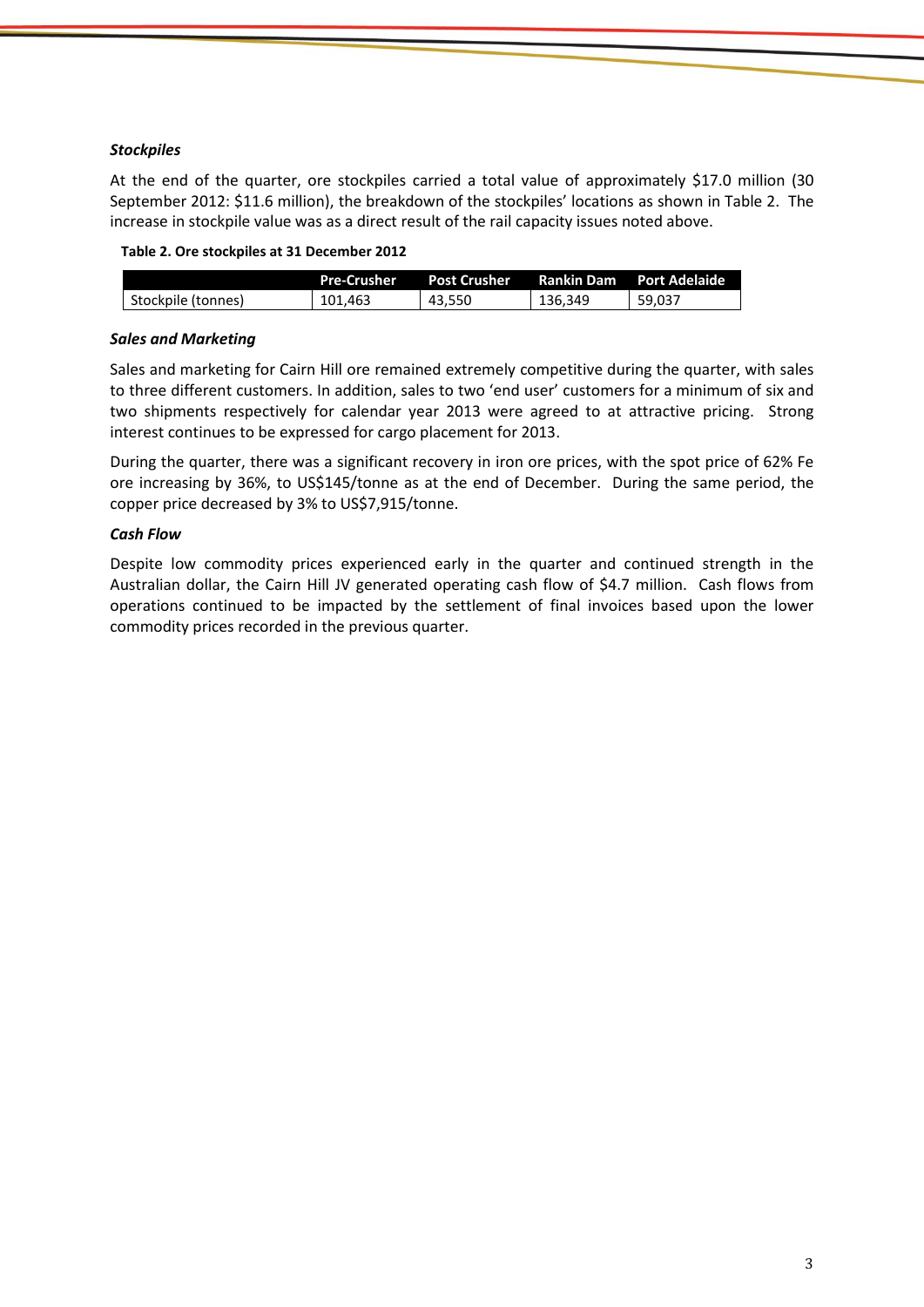# **DEVELOPMENT PROJECTS**

### **1. Ntaka Hill Nickel Sulphide Project, Tanzania (IMX 100%)**

The final NI 43-101 Technical Report for the updated Preliminary Economic Assessment for the Ntaka Hill Nickel Sulphide Project was completed during the quarter. In addition, the following work was ongoing during the quarter:

- Continuation of the definitive metallurgical test work program being carried out at G&T Metallurgical Laboratories in Canada, which included optimisation flotation test work on the various mineralised zones;
- Completion of a program of sterilisation drilling for the proposed process plant, waste rock dump and tailings dam locations, with assays outstanding on this drilling;
- Completion of a program of hydrogeological drilling to determine requirements for pit dewatering and also potential for process water supply; and
- Completion of the Relocation Policy Framework for land acquisition.

A copy of the NI43-101 Technical Report is available under the Company's profile on SEDAR or on the IMX website.

#### **2. Mt Woods Magnetite Project, South Australia (IMX 100%)**

During the quarter, various studies either commenced or continued at modest rates incurring minimal expenditure, in order to enhance the Company's understanding of key project risks and opportunities. These studies included:

- Metallurgical test work to confirm the metallurgical response of the Snaefell ore and the suitability of the product for direct sinter feed in steelmaking;
- Completion of an options study for project power supply which showed the technical feasibility of a number of power supply options; and
- Completion of a desktop review of project water supply which determined that sufficient water should be available from ground water in the project area to support the proposed operations.

Results of the metallurgical test work are expected to be available in the first quarter of 2013.

In addition to the ongoing studies, the Company continues to explore options for the commercialisation of the Mt Woods Magnetite Project.

### **3. Cairn Hill Phase 2 (IMX 51%)**

During the quarter, work continued on the approval process associated with the Cairn Hill Phase 2 development. The revised Program for Environment Protection and Rehabilitation ("**PEPR**") is expected to be submitted in 2013, with a final production decision made once the PEPR approval has been obtained.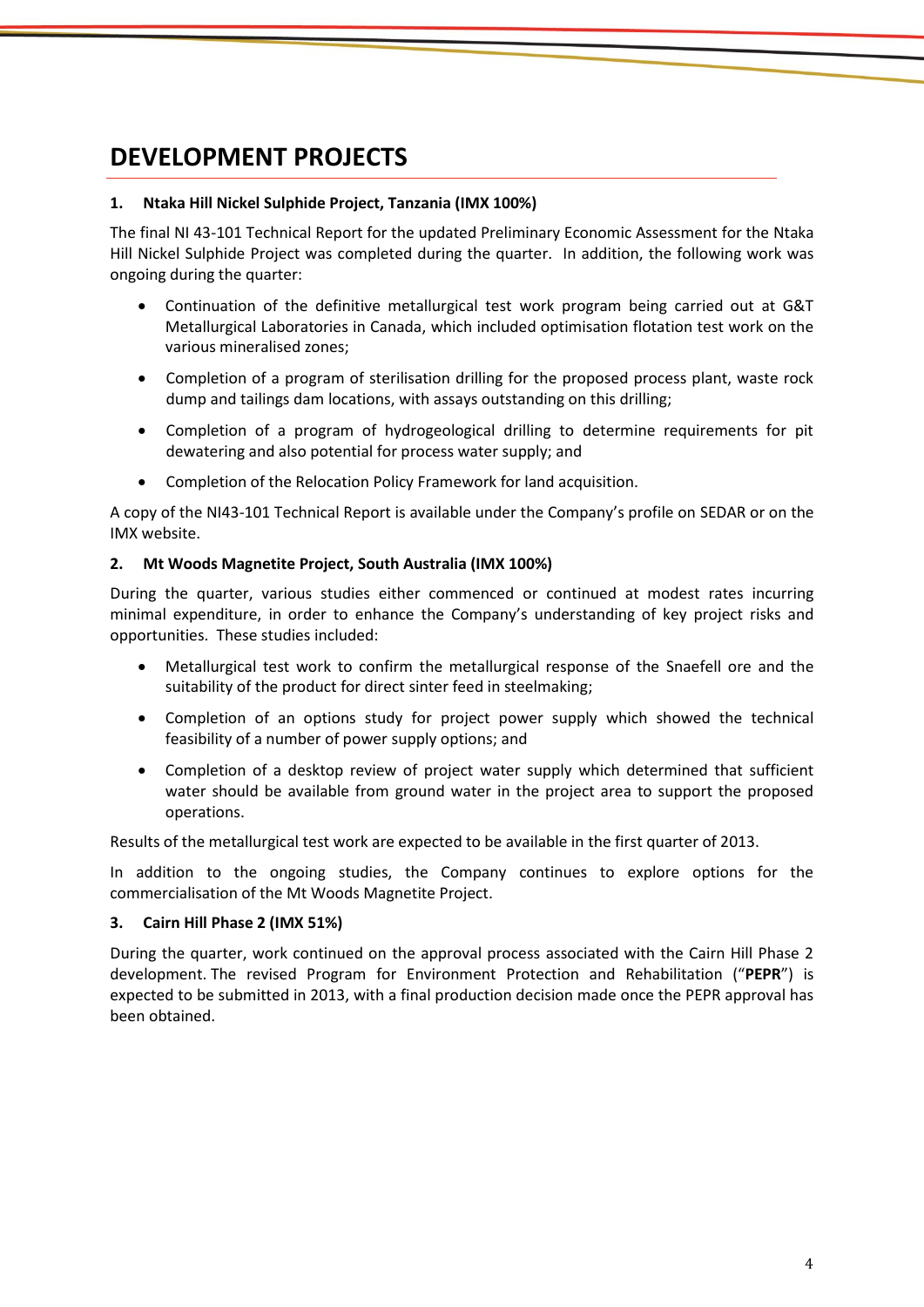# **EXPLORATION**

### **1. Nachingwea Property, Ntaka Hill (IMX 100%)**

#### *Sleeping Giant*

During the quarter, exploration activity at Ntaka Hill focused on infill drilling of the Sleeping Giant Zone with a total of 60 holes for 15,488 metres. In addition, three holes totalling 1,000 metres were completed as part of the geotechnical program at the Sleeping Giant Zone. The key objectives of the drilling program, which concluded in early December, were to:

- Upgrade the current mineral resource;
- Expand the higher grade core of the Sleeping Giant Zone; and
- Further define the near-surface zones of hanging wall disseminated mineralisation within the northern, shallower half of the deposit area.

Owing to the onset of the wet season, field crews demobilised in early December and the Ntaka Hill camp was placed on care and maintenance.

New nickel sulphide intersections from the first round of drilling assays received from the Sleeping Giant Zone continued to confirm the overall continuity of the zone. A potential new sulphide lens located near the north eastern edge of the Sleeping Giant Zone assayed 1.04% Ni and 0.22% Cu over 32.65 metres, including 1.45% Ni and 0.25% Cu over 14.05 metres. This mineralisation is currently interpreted to represent an eastern dip extension of the main Sleeping Giant Zone. In addition, multiple zones of disseminated nickel sulphide mineralisation assaying above 0.5% Ni were intersected in the hanging wall within the Sleeping Giant Zone.

Exploration drilling at the Ntaka Hill ultramafic intrusion outside the Sleeping Giant Zone has focused on:

- Testing previously untested electromagnetic anomalies;
- Testing coincident nickel and copper soil anomalies; and
- Following up on nickel mineralisation intersected south and east of H zone in 2011.

To date, eleven drill holes totalling 1,802 metres have been completed to test seven exploration targets, all of which have intersected various concentrations of sulphides hosted within the Ntaka Hill ultramafic intrusion.

During the quarter, a 2,409 line kilometre airborne magnetic and versatile time-domain electromagnetic ("**VTEM**") survey was completed over selected regional areas. The survey identified 25 new high priority conductor anomalies within the northern portion of the Nachingwea Project. The delineation of multiple late time electromagnetic anomalies enhances the regional prospectivity of the Nachingwea property.

#### *Lionja Intrusion*

Exploration drilling at the Lionja ultramafic intrusion located 8 kilometres to the south of Ntaka Hill intersected new high-grade and disseminated nickel sulphide mineralisation. Four diamond drill holes totalling 1,049 metres were drilled to target extensions to the Lionja intrusion where previous drilling had reported up to 2.25 metres at 2.03% Ni and 0.41% Cu. All holes intersected wide intervals of disseminated nickel sulphide mineralisation which exhibit high nickel tenors similar to the Ntaka Hill sulphide zones, the highlights of which included: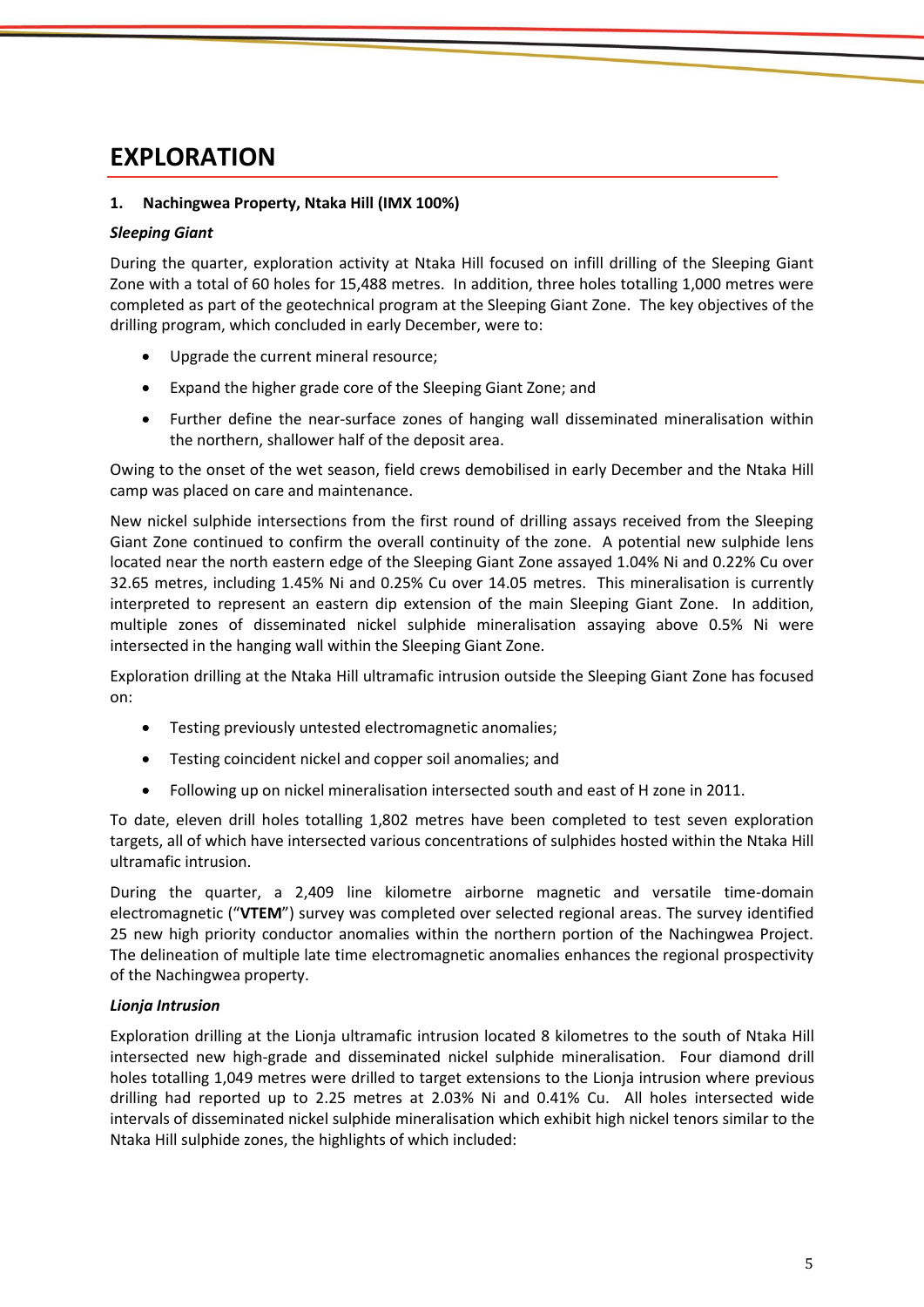- 1.07% Ni & 0.10% Cu over 5.0 metres (including 0.60 metres at 7.1% Ni & 0.44% Cu)
- 0.67% Ni & 0.12% Cu over 8.4 metres (including 0.45 metres at 3.52% Ni & 0.60% Cu)
- 0.51% Ni & 0.12% Cu over 8.8 metres

As with the Ntaka Hill intrusion, the Lionja high-grade lens occurs within a wider disseminated nickel sulphide halo. An initial review of the gravity results over the Ntaka trend stratigraphy has highlighted the potential for a link between the Ntaka and Lionja intrusions, which are located approximately 10 kilometres from each other.

# *Zeppelin*

During the quarter, the Company confirmed the discovery of a new nickel sulphide zone 750 metres east of the Sleeping Giant Zone. This followed the completion of five diamond drill holes totalling 838 metres to follow up initial nickel sulphide mineralisation intersected east of H Zone in 2011 drilling.

Also, surface and borehole electromagnetic surveying that was completed in November 2012 identified a highly conductive area at the southern end of Zeppelin that was subsequently drilled and intersected various intervals of net-textured (and disseminated) sulphides.

# *Lightning*

A single diamond drill hole totalling 392 metres was drilled at Lightning, 100 metres south of H Zone, to follow up high-grade nickel sulphide mineralisation and a new off-hole electromagnetic anomaly identified from previous drilling in 2011. The new hole intersected a zone of strongly disseminated to net-textured sulphides grading 1.92% Ni and 0.26% Cu over 4.5 metres from 263 metres.

## **2. Nachingwea Property, Regional Targets (IMX 100%)**

### *HOG Prospect*

As part of a 1,500-2,000 metre reverse circulation ("**RC**") drilling program to test selected high priority regional VTEM and geochemical anomalies, five RC holes totalling 424 metres were completed at the HOG target. Of potential significance is the identification of a high amplitude late time electromagnetic anomaly, coincident with the HOG gold prospect, where surface gossan sampling returned values of up to 4.96 g/t Au and 0.64% Cu.

### *Other Regional Targets*

In addition, six regional exploration targets were tested with eight diamond drill holes totalling 1,256 metres, the results of which are pending.

### **3. Mt Woods Magnetite Project-Regional Targets (IMX 100%)**

A modest RC drilling program commenced in October 2012, concluding during the quarter, comprised of 23 holes for 3,486 metres across the newly delineated Axehead and Tomahawk North prospects and the magnetically strongest portions of Eagle, Penrhyn, Arapiles and Fitzgerald Dam. This group of magnetic units, lie approximately 25 kilometres south-east of IMX's Cairn Hill magnetite-copper-gold mine and 30 kilometres east of the Snaefell prospect. Assay results from the RC drilling are pending.

This is an important step in demonstrating the potential of the numerous untested magnetic targets within the Mt Woods Magnetite Project tenements and central to the Company's commitment to the development and commercialisation of the Mt Woods Magnetite Project.

Axehead and Tomahawk North are related to the Tomahawk prospect that was drilled in November 2011. The preliminary metallurgical assessment of Tomahawk magnetite samples indicated that a concentrate grading up to 65% Fe could be achieved, at a relatively coarse grind size utilising a simple magnetic separation process. Indicative mass yields averaged 32%, which indicates that a significant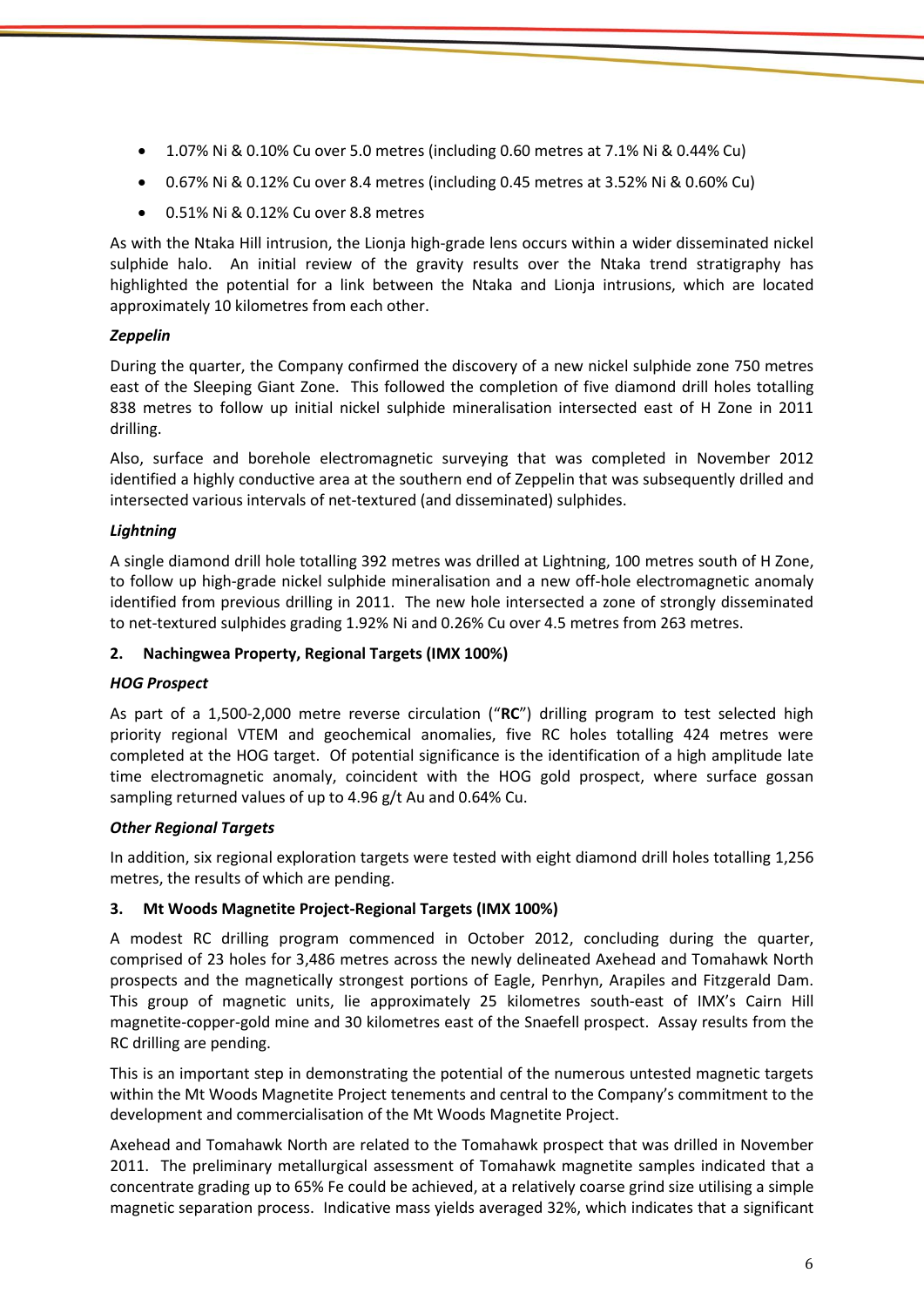amount of waste material can potentially be removed early in processing, which in turn may reduce capital and processing costs.

In the coming months, the Company may commence a program of Davis Tube Recovery tests and Dry Magnetic Separation as the first step towards characterising the magnetite that could be produced from these prospects.

### **4. Mt Woods Copper-Gold JV Project, South Australia (IMX 49%)**

The Mt Woods Copper-Gold Project is a joint-venture between IMX (49%) and OZ Minerals (51%). Under the joint-venture, OZ Minerals must spend \$20 million over five years at a minimum cumulative average of \$4 million per annum in order to earn their 51% interest. No exploration was conducted during the December quarter.

### **5. Tasmania-NW Nickel Project (IMX 96%)**

The Tasmania-NW Nickel Project comprises five granted exploration licences covering 571 square kilometres and is a JV between IMX (96%) and Barrett Exploration Pty Ltd (4%). No exploration was conducted during the December quarter.

### **6. Mibango Nickel Project, Tanzania (IMX 100%)**

No exploration was conducted during the December quarter.

### **7. Milange Nickel-Copper-PGE Project, Mozambique (IMX 100%)**

Results from a soil sampling program completed during the September quarter, in which 1,258 soil samples were collected over 16 targets, confirmed the presence of ultramafic rocks and will assist in targeting further field investigation that is planned to commence in May 2013.

#### **8. St. Stephen Nickel-Copper JV Project, Canada (IMX earning up to 75%)**

As part of the acquisition of CNI, the Company acquired the St. Stephen Ni-Cu Project located in south western New Brunswick, Canada during the September quarter 2012.

The St. Stephen project currently consists of two claim blocks totalling 42.9km<sup>2</sup> centred on the St. Stephen intrusion which hosts magmatic Ni-Cu-Co sulphide mineralisation. Pursuant to work previously carried out by CNI, IMX has the option to acquire, on a scaled basis, up to a 75% interest in the project from Abitex Resources Inc. of Val d'Or, Quebec. During the June quarter 2013, the Company expects to exercise its right to earn a 50% interest in the St. Stephen project.

No exploration was conducted during the December quarter.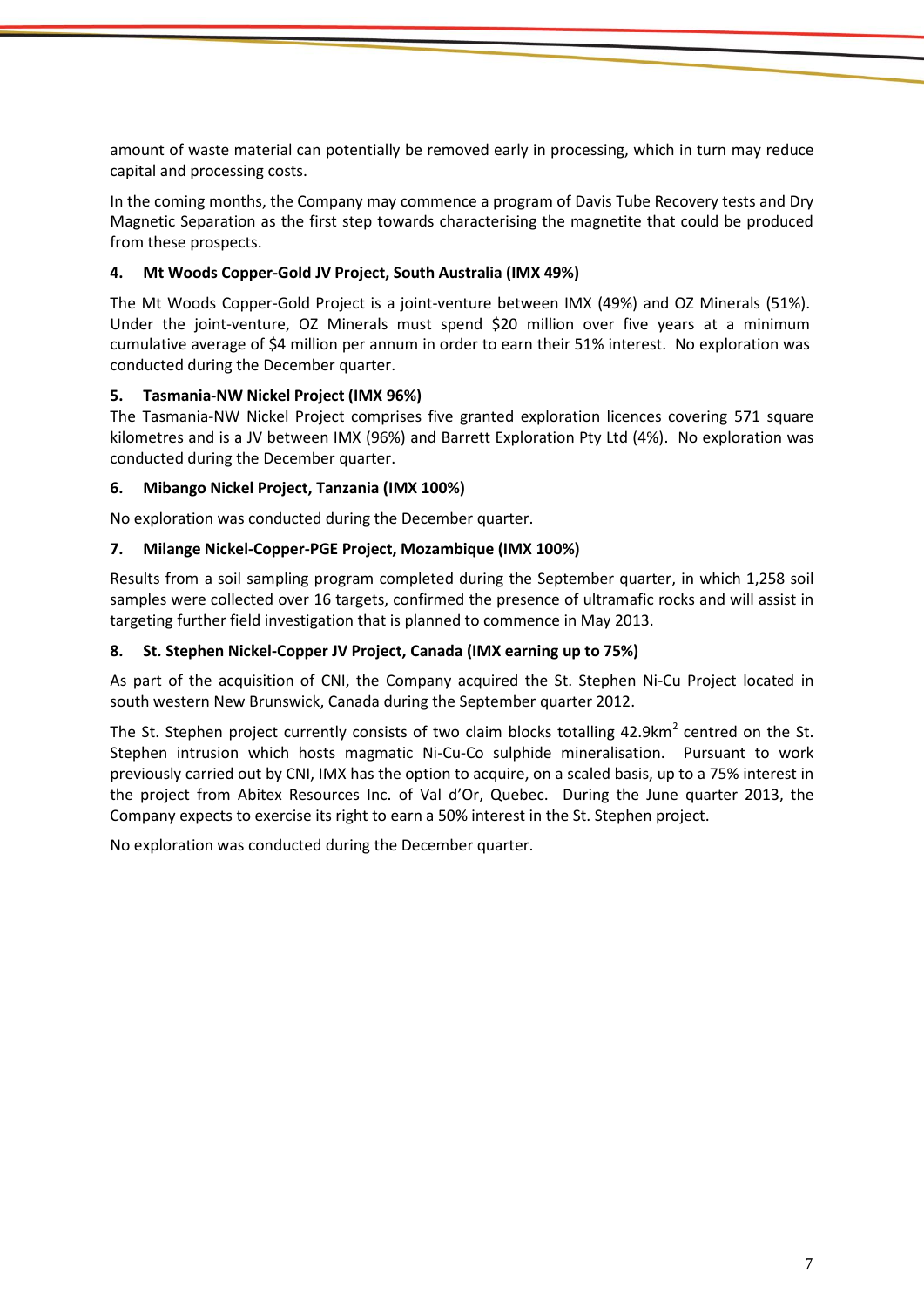# **CORPORATE**

#### **Proposed sale of Mt Woods Copper-Gold JV interest and associated tenements**

During the quarter, the Company entered into a non-binding heads of agreement (the "**HoA**") with OZ Minerals outlining the terms for the proposed sale of its 49% interest in the Mt Woods Copper-Gold JV to OZ Exploration Limited Pty Ltd ("**Oz Exploration**"), a wholly owned subsidiary of OZ Minerals.

IMX and OZ Exploration are parties to the Mt Woods Copper-Gold Joint Venture, whereby OZ Exploration have committed to spend A\$20 million over five years to retain a 51% interest in the non-iron rights on IMX's Mt Woods tenements in South Australia. As at 30 September 2012, OZ Exploration had spent approximately A\$14 million of the A\$20 million.

Under the commercial terms set out in the HoA, and subject to execution of binding transaction documents and the necessary approvals and consents, OZ Minerals agrees to pay IMX A\$5 million cash. In addition, upon the required approvals of IMX shareholders being obtained and completion of the transaction, IMX and OZ Minerals have agreed to cancel the 33.909 million IMX ordinary fullypaid shares held by OZ Minerals for nil cash consideration. Accordingly, during the quarter, the Company completed the placement of 33,909,000 ordinary fully-paid shares at A\$0.11 per share (the "**Share Placement**"), raising a net amount of A\$3.44 million after fees.

The issue of new shares to off-set the share cancellation means that the total funds expected to be derived from the sale, share cancellation and capital raising, will be approximately \$8.7 million, with (assuming completion occurs and IMX shareholder approval is obtained) no overall increase in issued capital or dilution to existing shareholders. Until such time as IMX shareholder approval is obtained and completion occurs, there will however be an intervening period where the issued capital is above the 362 million shares on issue prior to the Share Placement.

Work on completion of the related transaction documents is continuing.

### **Annual General Meeting**

The annual general meeting of IMX shareholders was held on 22 November 2012. A total of nine motions were put to shareholders, of which seven were carried: the re-election of John Nitschke and election of Kellie Benda and David Constable as directors; the removal and appointment of the Company's Auditor; the grant of stock options to the Managing Director; and adoption of the Remuneration Report. A motion for the approval of an additional 10% capital raising capacity was not carried and owing to the adoption of the Remuneration Report, a spill meeting resolution was also not carried.

#### **Cash flow**

As at 31 December 2012, the Group had cash at bank of A\$12.8 million, the key components of the quarterly cash flow were:

- Net cash inflow from 100% of Cairn Hill operations of A\$4.7 million for the quarter.
- Proceeds of A\$3.44 million from the placement of the 33.909 million ordinary fully-paid shares at A\$0.11 completed during November 2012. The same number of shares is expected to be cancelled for nil consideration upon completion of the transaction with OZ Minerals.
- A number of once off costs were incurred in relation to the completion of the CNI acquisition.

#### **Repayment of Cairn Hill JV Finance Facility**

During the quarter, the Line of Credit with LinQ Resources Fund, previously secured by Termite Resources NL, was fully repaid. The Line of Credit was repaid out of continued positive cash flows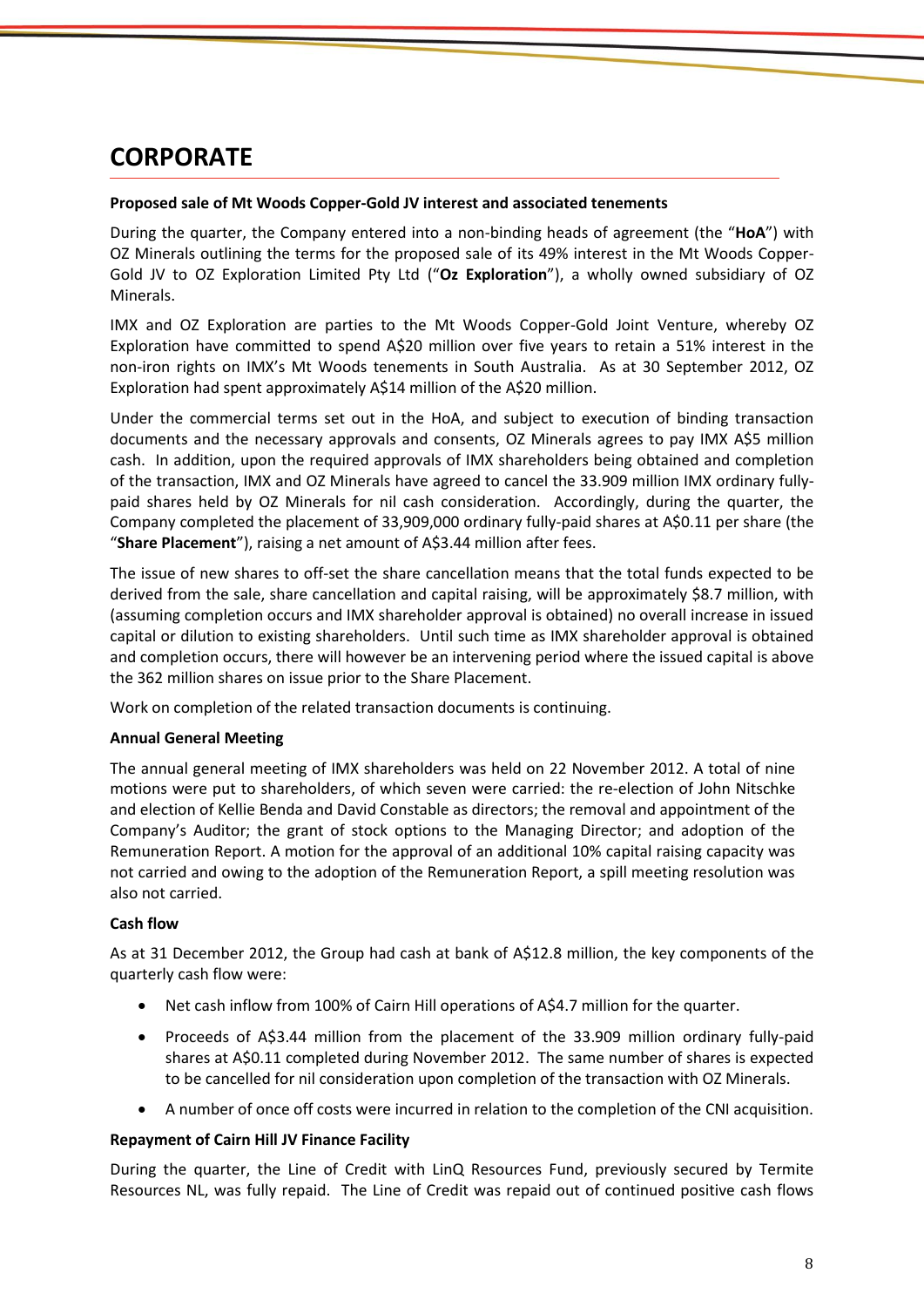from the Cairn Hill mining operation, however it remains in place until 30 May 2013, providing the Cairn Hill JV with undrawn headroom of \$15 million.

#### **Investments**

Based on a share price of A\$0.07 per share, the value of IMX's investment in Uranex Limited stood at \$3.8 million at the end of the quarter.

#### **Appointment of Company Secretary**

On 14 December 2012, IMX announced the appointment of Mr Stuart McKenzie to the position of full-time Company Secretary. Mr McKenzie was previously Company Secretary with Anvil Mining Limited for almost six years, prior to which he held senior roles with Ok Tedi Mining Limited, Ernst and Young and HSBC.

#### **2012 Advantage SA Regional Awards**

IMX was awarded the state-wide Westpac Large Business Category for its outstanding contribution to Coober Pedy and the Far North region, as a part of the 2012 Advantage SA Regional Awards ceremony. IMX was recognized not only for its contribution to the Far North region, but also to the Port Adelaide area where the company exports its iron ore.

#### **Designated Foreign Issuer status**

As a consequence of the completion of the acquisition of CNI, IMX became a dual-listed company, with listings and official quotation on both the ASX and TSX. The shares are fully exchangeable between the two exchanges.

Owing to less than 10% of the Company's equity securities being owned by residents of Canada, IMX qualifies for designated foreign issuer ("**DFI**") status under Canadian securities laws. As a consequence, the Company is exempt from certain Canadian continuous disclosure obligations, including quarterly financial statements, management discussion and analysis, annual information forms (other than when prepared to make an issuer eligible to file a short form prospectus) and various other requirements. The continuous disclosure exemptions granted to the Company under its DFI status, are subject to compliance with comparable disclosure obligations of the ASX.

Al Modern

**Neil Meadows Managing Director**

**For further information, please contact: Neil Meadows Managing Director Tel: +61 8 9388 7877 E: [nmeadows@imxres.com.au](mailto:nmeadows@imxres.com.au)**

**Investor Relations Tony Dawe Professional Public Relations Tel: +61 8 9388 0944 E[: tony.dawe@ppr.com.au](mailto:lesleyjohns@optusnet.com.au)**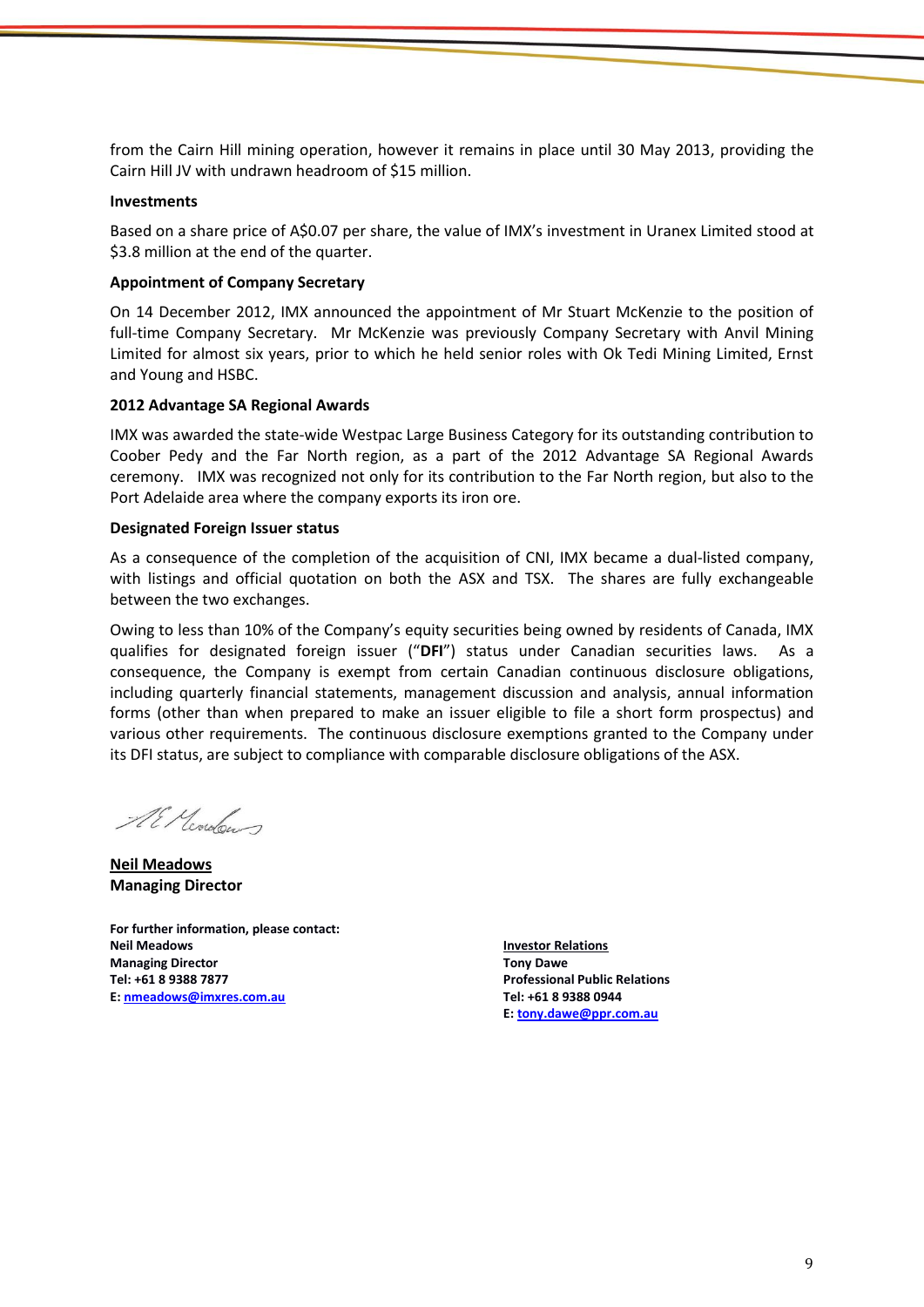#### **About IMX Resources Limited**

IMX Resources Limited is an Australian based mining and base and precious metal exploration company listed on the Australian Securities Exchange and Toronto Stock Exchange (TSX), with exploration projects located in Australia, Africa and North America.

In Africa, IMX owns and operates the highly prospective Nachingwea Exploration Project in southeast Tanzania, which includes the potentially world-class Ntaka Hill Nickel Sulphide project. Nachingwea is highly prospective for nickel and copper sulphide, gold and graphite mineralisation. The Ntaka Hill Nickel Sulphide Project is one of the world's best undeveloped nickel sulphide projects and has the potential to produce a very clean, high-quality premium nickel concentrate.

In Australia, IMX operates and owns 51% of the Cairn Hill Mining Operation, located 55 kilometres south-east of Coober Pedy in South Australia, where it produces a premium coarse-grained magnetite-copper-gold DSO product at a rate of 1.8Mtpa.

IMX is actively developing the Mt Woods Magnetite Project on the highly prospective Mt Woods Inlier in South Australia. IMX currently has a JORC Inferred Resource of 569Mt @ 27% Fe at the Snaefell Magnetite Deposit and a Global Exploration Target of between 200-380Mt @ 25-35% Fe elsewhere in the project. Studies indicate that coarse grained concentrates that could be produced at Snaefell have the potential to produce a direct sinter feed product which has the potential to attract a significant price premium.

IMX has also entered into a joint venture with OZ Minerals Limited (the Mt Woods Copper-Gold JV Project) to explore the Mt Woods tenements for copper and gold. OZ Minerals Limited is spending a minimum of \$20 million for a 51% interest in the non-iron rights, with IMX retaining a 49% interest in the non-iron ore rights and 100% of the iron rights.

IMX owns 25.65% of Uranex (ASX: UNX), which is a dedicated uranium exploration company, which is developing the Mkuju Uranium project in southern Tanzania.

#### Visit[: www.imxresources.com.au](http://www.imxresources.com.au/)

**CAUTIONARY STATEMENT**: The TSX does not accept responsibility for the adequacy or accuracy of this release. No stock exchange, securities commission or other regulatory authority has approved or disapproved the information contained herein. Readers are also cautioned to review the risk factors identified by IMX in its regulatory filings made from time to time with the ASX, TSX and applicable Canadian securities regulators.

**FORWARD-LOOKING STATEMENTS**: This News Release includes certain "forward‐looking statements". Forward-looking statements and forward-looking information are frequently characterised by words such as "plan," "expect," "project,' "intend," "believe," "anticipate", "estimate" and other similar words, or statements that certain events or conditions "may", "will" or "could" occur. All statements other than statements of historical fact included in this release are forward‐ looking statements or constitute forward-looking information. There can be no assurance that such information of statements will prove to be accurate and actual results and future events could differ materially from those anticipated in such information. Important factors could cause actual results to differ materially from IMX's expectations.

These forward-looking statements are based on certain assumptions, the opinions and estimates of management and qualified persons at the date the statements are made, and are subject to a variety of risks and uncertainties and other factors that could cause actual events or results to differ materially from those projected in the forward-looking statements or information. Such statements and information in this report include, but are not limited to, statements regarding mining parameters, concentrate production, estimates of financial performance, completion of environmental and social impact assessments and completion of definitive metallurgical test work. There can be no assurance that such information of statements will prove to be accurate and actual results and future events could differ materially from those anticipated in such information. Important factors could cause actual results to differ materially from IMX's expectations. These factors include the inherent risks involved in the exploration and development of mineral properties, the uncertainties involved in interpreting drilling results and other geological data, fluctuating metal prices, the possibility of project cost overruns or unanticipated costs and expenses, the ability of contracted parties (including laboratories and drill companies to provide services as contracted); uncertainties relating to the availability and costs of financing needed in the future and other factors. Mineral resources that are not mineral reserves do not have demonstrated economic viability. Exploration Target tonnage quantity and grades estimates are conceptual in nature only. These figures are not resource estimates as defined by the JORC (2004) or NI 43-101, as insufficient exploration has been conducted to define a mineral resource and it is uncertain if further exploration will result in the target being delineated as a mineral resource.

IMX undertakes no obligation to update forward-looking statements or information if circumstances should change. The reader is cautioned not to place undue reliance on forward-looking statements or information. Readers are also cautioned to review the risk factors identified by IMX in its regulatory filings made from time to time with the ASX, TSX and applicable Canadian securities regulators